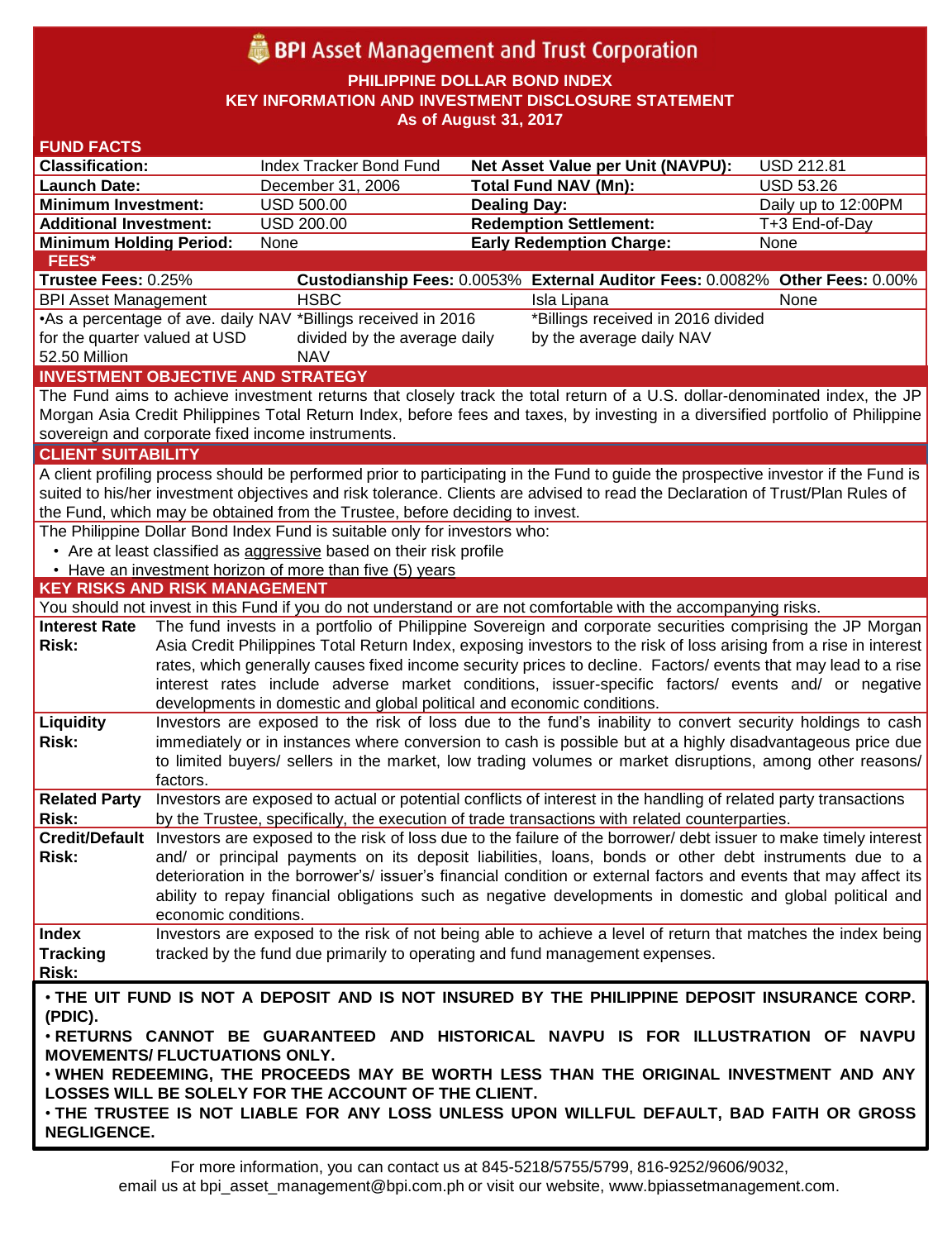# **FUND PERFORMANCE AND STATISTICS AS OF AUGUST 31, 2017**

(Purely for reference purposes and is not a guarantee of future results)



**Fund 0.78 1.99 3.25 -0.70 15.18 112.81 Benchmark** 0.81 2.08 3.43 -0.46 17.18 122.41

\*Benchmark is the JP Morgan Asia Credit Philippines Total Return

**Fund -0.70 4.57 4.82 6.79 4.10 7.33 Benchmark** -0.46 5.24 5.43 7.27 4.62 7.78

**Fund 5.74 2.96 3.41 10.75 -5.23 15.09 Benchmark** 6.10 3.53 3.97 11.47 -5.10 15.79

**1 mo 3 mo 6 mo 1YR 3YRS S.I.<sup>2</sup>**

**1YR 2YRS 3YRS 4YRS 5YRS S.I.**

**YTD 2016 2015 2014 2013 2012**

| <b>NAVPU over the past 12 months</b>   |        |  |  |  |
|----------------------------------------|--------|--|--|--|
| Highest                                | 213.95 |  |  |  |
| Lowest                                 | 200.59 |  |  |  |
| <b>STATISTICS</b>                      |        |  |  |  |
| <b>Weighted Ave Duration (Yrs)</b>     | 7.19   |  |  |  |
| Volatility, Past 1 Year (%) 3          | 4.34   |  |  |  |
| Port. Weighted Yield to Maturity (%)   | 3.09   |  |  |  |
| <b>Current Number of Holdings</b>      | 46     |  |  |  |
| Tracking Error (3-Yr) <sup>4</sup> (%) | 0.49   |  |  |  |

<sup>1</sup>Returns are net of fees.

<sup>2</sup>Since Inception

<sup>3</sup>Measures the degree to which the Fund fluctuates vis-à-vis its average return over a period of time.

<sup>4</sup>Measure of deviation between the Fund's return and benchmark returns. A lower number means the Fund's return is closely aligned with the benchmark. 5 Includes accrued income, investment securities purchased, accrued expenses, etc.

\*Declaration of Trust is available upon request through branch of account.

**TOP TEN HOLDINGS Name Maturity % of Fund** RoP Bonds 2/2/2030 8.23 RoP Bonds 3/16/2025 7.02 RoP Bonds 10/23/2034 6.77 RoP Bonds 1/14/2031 6.27 RoP Bonds 1/15/2021 5.35 RoP Bonds 2/2/2042 4.96 RoP Bonds 1/20/2040 4.85 RoP Bonds 3/1/2041 4.59 RoP Bonds 3/30/2026 4.30 RoP Bonds 1/15/2032 3.40 **PORTFOLIO COMPOSITION Allocation % of Fund** Government 68.21 Corporates 29.05 Cash 0.27 Time deposits and money market 2.16 Other receivables – net of liabilities<sup>5</sup> 0.31 **Maturity Profile** Cash and Less than 1 Year 3.62 Between 1 and 3 Years 15.87 Between 3 and 5 Years 10.31 Between 5 and 7 Years 11.83 Between 7 and 10 Years 16.86 More than 10 Years 41.50

### **RELATED PARTY TRANSACTIONS\***

**CUMULATIVE PERFORMANCE (%) <sup>1</sup>**

Index

**ANNUALIZED PERFORMANCE (%) <sup>1</sup>**

**CALENDAR YEAR PERFORMANCE (%) <sup>1</sup>**

The Fund has investments and trade transactions with BPI Asset Management and Trust Corporation (BPI AMTC):

Bank of the Philippine Islands - USD 1.15 million

Investments in the said outlets were approved by the BPI AMTC's Board of Directors. Likewise, all related party transactions are conducted on an arm's length and best execution basis and within established limits.

\* Related party in accordance with BPI AMTC's internal policy.